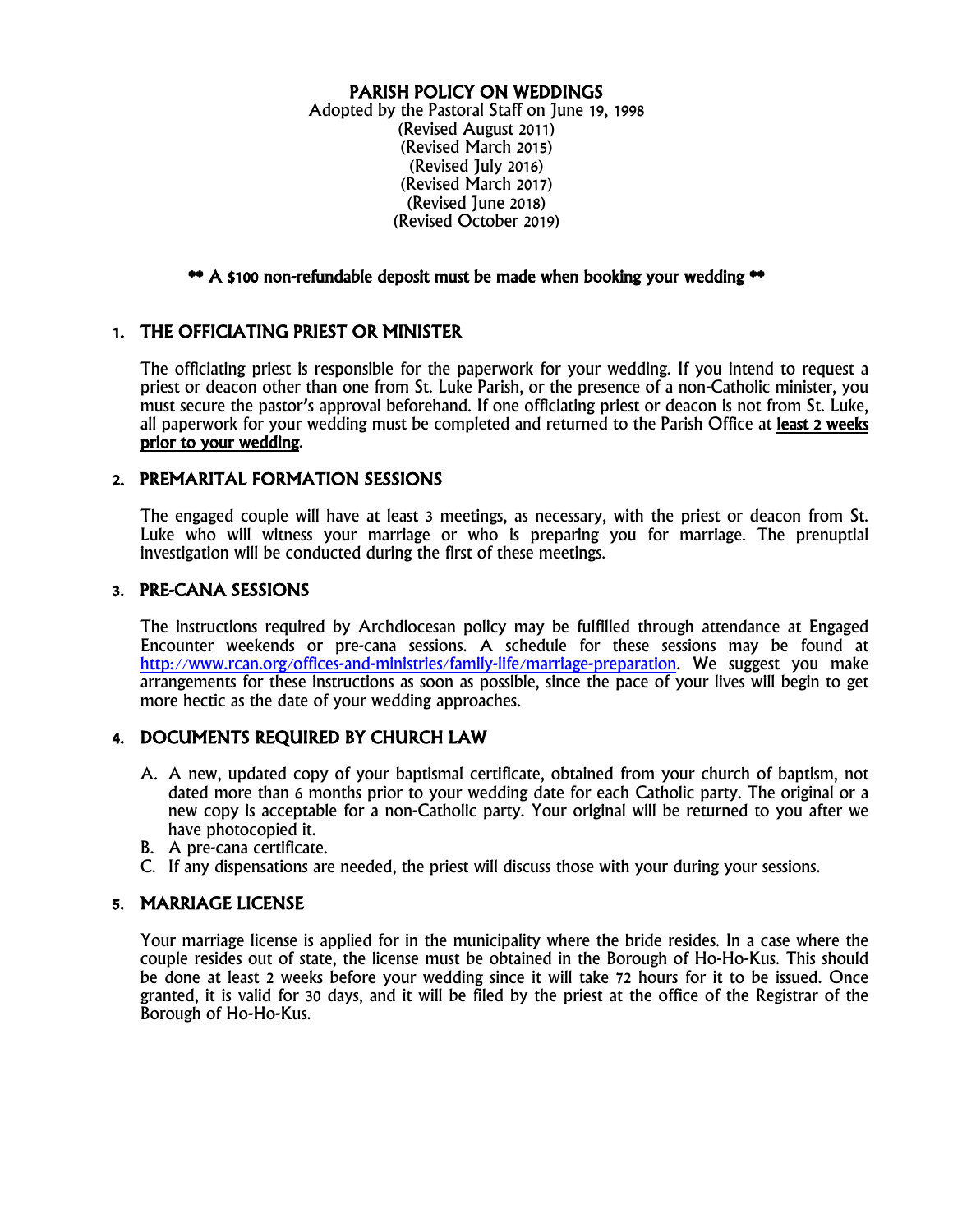### 6. WITNESSES

There are two types of witnesses:

- For the ceremony: The best man and the maid/matron of honor are the legal and canonical witnesses of your marriage.
- For your Freedom to Marry: If the priest does not know you personally, you will be required to provide witnesses who can testify to your freedom to marry. Two witnesses for each party are required.

#### 7. WEDDING LITURGY

There are 2 wedding liturgies:

- A. NUPTIAL MASS (for marriages between two active Catholics)
- B. WEDDING CEREMONY (no Mass; for marriages involving a non-Catholic)

While certain elements of either liturgy are strictly necessary, there is great flexibility allowed in the planning of your wedding. You can obtain a copy of the booklet "Together for Life" from the Parish Office, which is designed to help you prepare for your wedding.

### DATES AND TIMES

| <b>Saturdays</b> | $11:00$ am          | $2:00 \, \text{dm}$       | $3:00$ pm |
|------------------|---------------------|---------------------------|-----------|
| <b>Sundays</b>   | $3:00$ pm (No Mass) |                           |           |
| Other days       |                     | depending on availability |           |

There are some days where liturgical law prohibits the use of the nuptial Mass. In that case, the Mass of the day would be celebrated with the wedding rite inserted in the usual way.

#### 8. MUSIC

Music for your wedding must reflect the sacrament in which you are participating. The following is quoted from the Vatican document "Music in Catholic Worship". "Great care should be taken, especially at marriages, that all the people are involved in the important moments of the celebration, that the same general principles of the planning worship and judging music are operative as at other liturgies, and above all, that the liturgy is a prayer for all present, not a theatrical production."

The Director of Music Ministry is responsible for the music at all weddings. Please contact our office at least 3 months prior to your wedding to arrange a meeting. Cantor and instrumentalists should be contracted through the Music Minister. If you wish to select another organist, they must have an audition with the Music Minister, who will approve the music, and our Director of Music Ministry is still to be paid the usual fee. Please discuss the hiring of outside musicians with the Music Minister prior to meeting them. If music rehearsal time is required with visiting musicians, an additional fee must be paid for the Directory of Music Ministry's time. All fees can be discussed with the Music Minister.

#### 9. FLOWERS

Your florist is welcome to call and speak with a staff member in the Parish Office for guidelines regarding floral pieces. Be mindful of how the church may already be decorated for Easter, Christmas, Lent, Advent, Pentecost, etc.

#### 10. RUNNERS AND FLOWER PETALS

For safety reasons, runners and flower petals are not allowed. No glue or adhesive of any kind may be used on the pews. You may only use ribbons to hang your decorations from the pews.